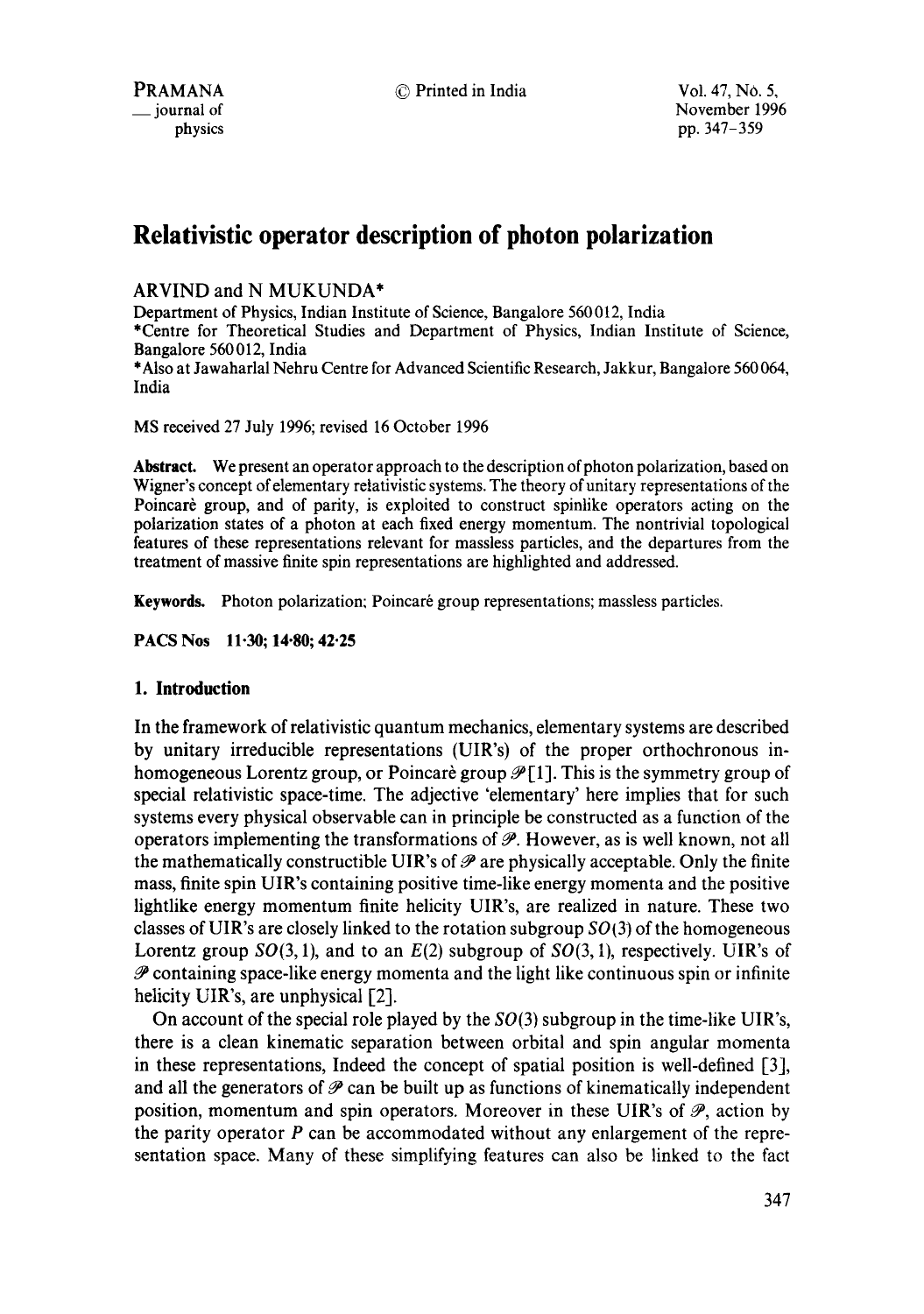that the coset space  $SO(3, 1)/SO(3)$  (equivalently  $SL(2, C)/SU(2)$ ) is  $\mathcal{R}^3$  which is topologically trivial.

In the lightlike finite helicity UIR's of  $\mathscr{P}$ , such as one uses to describe photons, the situation is markedly different in many respects. Here the role of  $SO(3)$  is taken over by the  $E(2)$  subgroup mentioned earlier, and this is not directly linked to transformations on space alone. Moreover the coset space  $SO(3,1)/E(2)$  is topologically nontrivial. For these reasons, there is no longer a clear cut kinematic separation of anything analogous to spin from variables related to space [4]. Indeed for nonzero helicity even position in space is not a well-defined physical observable; and the parity operator P cannot be defined within such a UIR of  $\mathcal{P}$ .

On the other hand, beginning with classical optics, the treatment of the polarization states of a plane electromagnetic wave, and its extension to the possible polarization states of a single photon, are both physically very well founded. In polarization optics per *se,*  intensity preserving linear optical systems-rotators, birefringent media, quarter wave plates, half-wave plates, etc. are effectively treated as realizing various elements of an  $SU(2)$ or  $U(2)$  group acting on the two-dimensional complex linear space of polarization states [5]. However, from the point of view of the theory of elementary systems, the relevant UIR's of  $\mathscr P$  lead only to a single polarization state, helicity  $\pm 1$  corresponding to right or left circular polarization respectively and helicity is relativistically invariant. One must bring in the action by parity  $P$  in an essential manner to connect the states of opposite helicities and so create a two-dimensional space of polarization states which allow for the definitions of linear polarization, general elliptic polarization etc.

The purpose of this paper is to examine this complex of questions taking the relevant UIR's of  $\mathscr P$  as a fundamental starting point. We wish to bring out the essential role of parity in this context, something not often emphasized, and develop the necessary operator machinery to deal with transformations acting solely on the polarization degree of freedom of a photon. Since one deals here ultimately with an irreducible representation of  $\mathscr P$  extended by parity, in principle all (physically important) operators can be built up out of the generators of  $\mathscr{P}$ , finite transformations of  $\mathscr{P}$  where necessary, and P. We show that there is an unavoidable momentum dependence in these constructions, including in the building up of generators of  $SU(2)$  acting on the polarization states of a photon at fixed energy-momentum.

The contents of this paper are arranged as follows. Section 2 sets up basic notational conventions for dealing with UIR's of  $\mathcal{P}$ , and includes the statement of the homomorphism from *SL(2, C)* to the homogeneous Lorentz group. The use of *SL(2, C)* makes later calculations much simpler than otherwise. The algebraic relations involving parity, the Casimir invariants for  $\mathcal{P}$ , and the structure of the positive energy timelike UIR's with finite spin are briefly reviewed for the convenience of the reader and for later comparison. In particular the emergence of spin as a separately existing degree of freedom in these UIR's, independent of space variables, is emphasized. In § 3 we take up the mass zero finite helicity UIR's of  $\mathcal{P}$ . Particular attention is paid to the nontrivial topological features that emerge here, as compared to the finite mass case. Alternative ways to pass from a standard energy-momentum to a general energy momentum, in a singularity-free manner, and the structure of Hilbert space basis vectors including their transition rules, are developed. Finally, the doubling of the Hilbert space to accommodate parity, a feature absent in the massive case, is described. Section 4 shows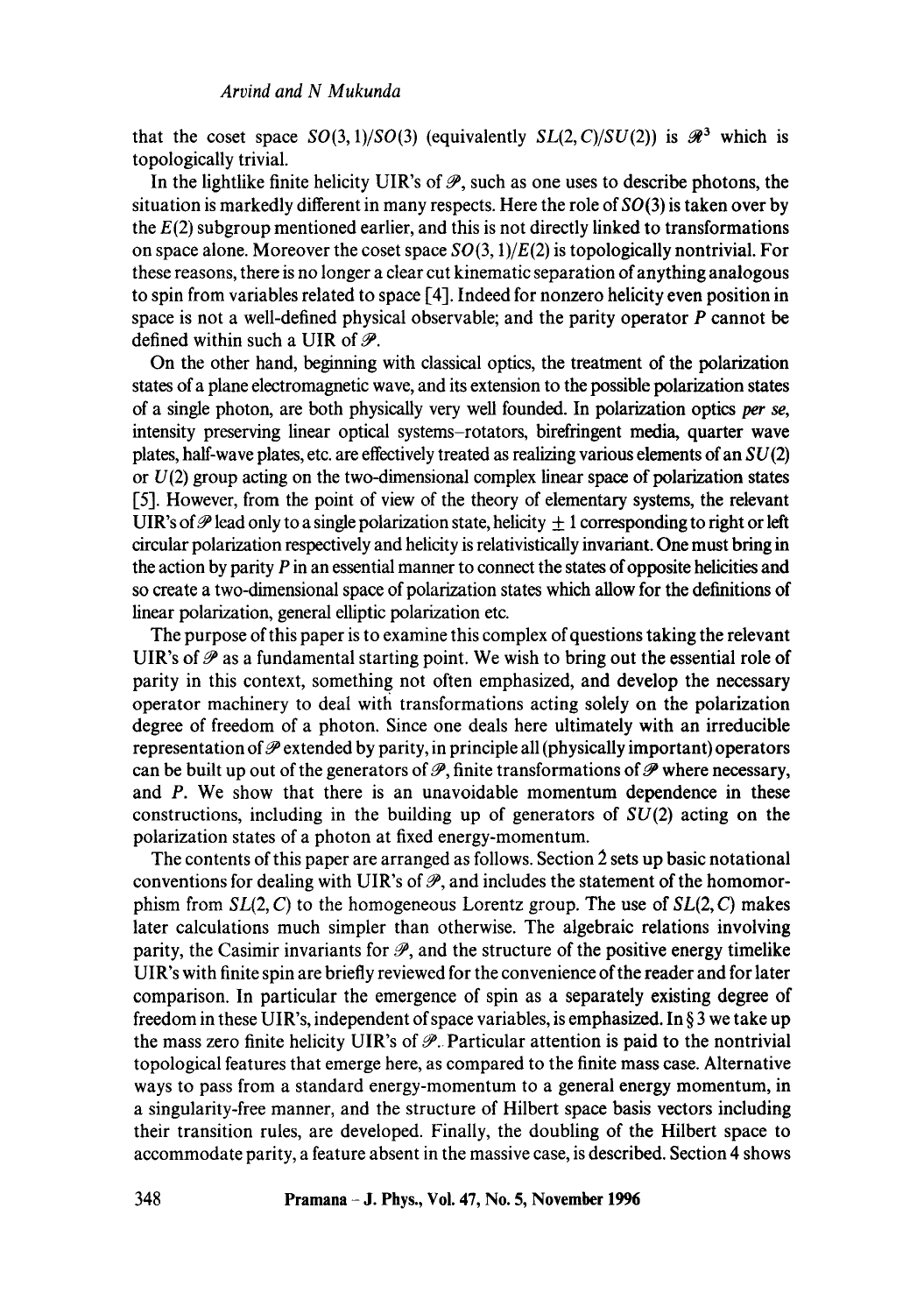how one can construct an  $SU(2)$  Lie algebra of operators, in a momentum dependent way, to act on the polarization states of a photon for each fixed energy momentum. Here again the important role of the parity operator  $P$  is seen. This construction too has to be done avoiding singularities which would naively occur due to the nontrivial topological features involved. What emerges is that there is no universal or global  $SU(2)$  lying behind these momentum dependent constructions, and at the same time there is considerable freedom in the details of the constructions. Section 5 contains some concluding remarks.

## **2. Notations and the timelike UIR's of**

We begin with some notational preliminaries. The Lorentzian metric will be chosen to be spacelike, with  $g_{\mu\nu} = \text{diag}(-1, 1, 1, 1)$ ,  $\mu$ ,  $\nu = 0, 1, 2, 3$ . The two-to-one homomorphism from  $SL(2, C)$  to  $SO(3, 1)$  is given as follows:

$$
A \in SL(2, C): A\sigma_{\mu}A^{\dagger} = \Lambda(A)^{\nu}_{\mu}\sigma_{\nu},
$$
  
\n
$$
Ap \cdot \sigma A^{\dagger} = (\Lambda(A)p) \cdot \sigma,
$$
  
\n
$$
p \cdot \sigma = p^{0} \cdot 1 + \mathbf{p} \cdot \sigma,
$$
  
\n
$$
\Lambda(A) \in SO(3, 1),
$$
  
\n
$$
\Lambda(A')\Lambda(A) = \Lambda(A'A).
$$
\n(2.1)

Here  $\sigma_0 = 1$  and  $\sigma$  are the usual Pauli matrices, and  $p^{\mu}$  is any (real) four-vector. In any unitary representation (UR) or UIR of  $\mathcal{P}$ , we have ten hermitian generators  $M_{\mu\nu} = -M_{\nu\mu}$ ,  $P_{\mu}$  obeying the standard commutation relations

$$
[M_{\mu\nu}, M_{\rho\sigma}] = i(g_{\mu\rho}M_{\nu\sigma} - g_{\nu\rho}M_{\mu\sigma} + g_{\mu\sigma}M_{\rho\nu} - g_{\nu\sigma}M_{\rho\mu}),
$$
  
\n
$$
[M_{\mu\nu}, P_{\rho}] = i(g_{\mu\rho}P_{\nu} - g_{\nu\rho}P_{\mu}),
$$
  
\n
$$
[P_{\mu}, P_{\nu}] = 0.
$$
\n(2.2)

The six components of  $M_{uv}$  generate homogeneous Lorentz transformations and the four  $P_{\mu}$  generate space-time translations. In our work we will also have to deal directly with unitary operators  $\bar{U}(A)$  representing finite elements of  $SL(2, C)$ . Using the split notation  $M_{jk} = \varepsilon_{jkl} J_i$ ,  $M_{0j} = K_j$ , j, k, l = 1, 2, 3, we have for any real three-vectors  $\alpha$ , v the identifications

$$
\overline{U}(e^{i\alpha \sigma/2}) = e^{i\alpha \cdot J},
$$
\n
$$
\overline{U}(e^{-\nu \sigma/2}) = e^{i\nu \cdot K},
$$
\n(2.3)

and the general transformation law for  $P^{\mu}$ 

$$
\overline{U}(A)^{-1}P^{\mu}\overline{U}(A) = \Lambda(A)^{\mu}P^{\nu}.
$$
 (2.4)

Thus if  $|p,\ldots\rangle$  is an eigenstate of the energy momentum operators  $P^{\mu}$  with eigenvalues  $p^{\mu}$ , we have the general rule (up to possible phases and normalization)

$$
\overline{U}(A)|p,\ldots\rangle = |p',\ldots\rangle,
$$
  
 
$$
p' = \Lambda(A)p.
$$
 (2.5)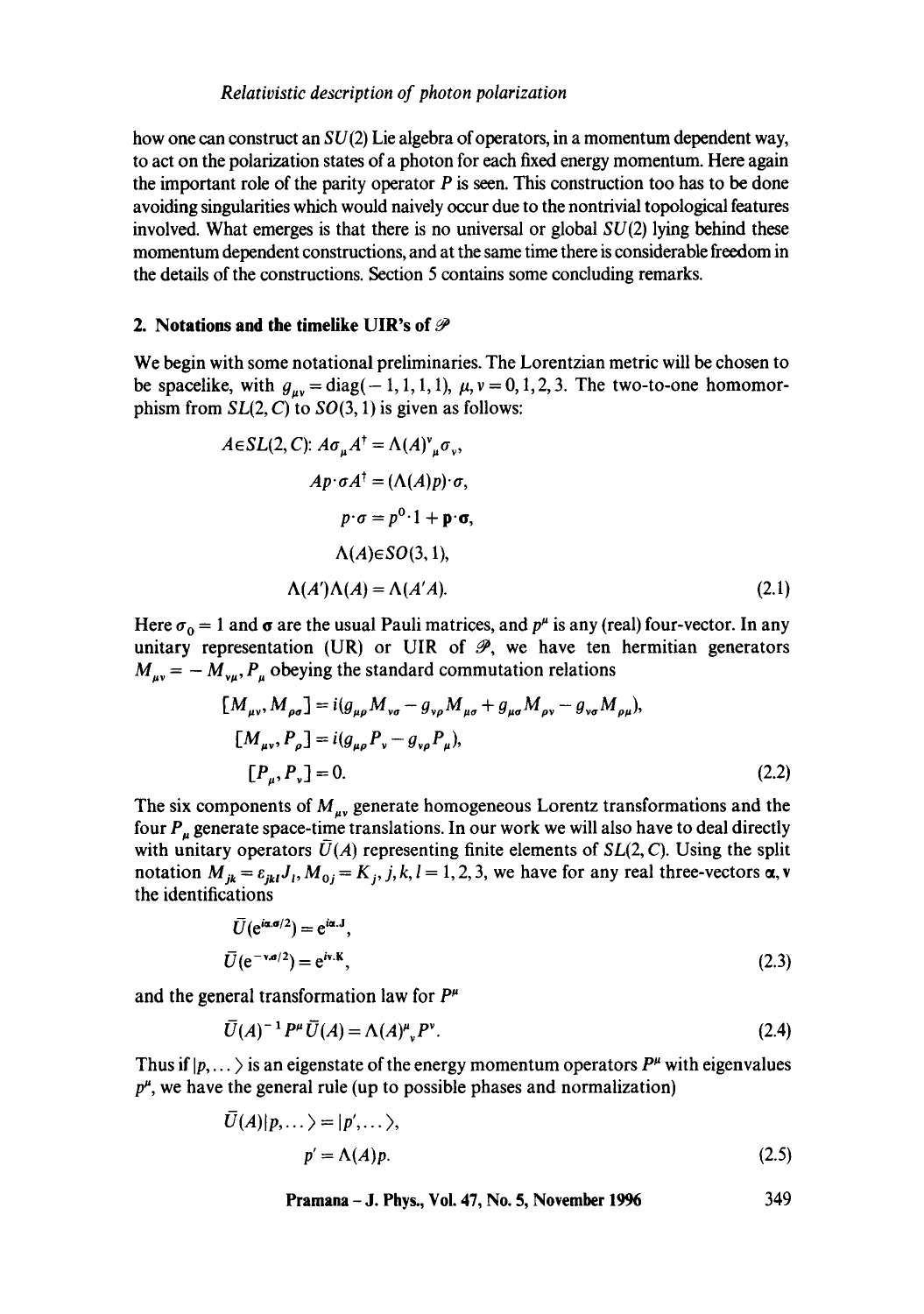When the action by parity  $P$  is defined, it has the following effects

$$
P\overline{U}(A)P^{-1} = \overline{U}(A^{+-1}),
$$
  
\n
$$
P\mathbf{J}P^{-1} = \mathbf{J},
$$
  
\n
$$
P\mathbf{K}P^{-1} = -\mathbf{K},
$$
  
\n
$$
P(P^0, \mathbf{P})P^{-1} = (P^0, -\mathbf{P}).
$$
\n(2.6)

For a numerical four-vector  $p = (p^0, \mathbf{p})$ , we shall always write  $\tilde{p} = (p^0, -\mathbf{p})$ . Then to accompany eq.  $(2.5)$  we have, when P is defined,

$$
P|p,...\rangle=|\tilde{p},...\rangle.
$$
 (2.7)

Given any *UR* of  $\mathscr{P}$ , the Pauli Lubanski pseudo vector  $W_u$  is defined by

$$
W_{\mu} = \frac{1}{2} \varepsilon_{\mu\nu\rho\sigma} M^{\nu\rho} P^{\sigma},
$$
  
\n
$$
\varepsilon_{0123} = +1,
$$
\n(2.8)

and is orthogonal to  $P^{\mu}$ . Then the two Casimir invariants for  $\mathscr P$  are

$$
\mathscr{C}_1 = -P^{\mu}P_{\mu},
$$
  
\n
$$
\mathscr{C}_2 = W^{\mu}W_{\mu}.
$$
\n(2.9)

In a UIR of  $\mathcal{P}$ , both reduce to numbers.

The positive energy timelike UIR's may be labelled by the pair  ${m, s}$ , where  $m > 0$  is the rest mass and  $s = 0, 1/2, 1, \ldots$  the intrinsic spin. The Casimir invariants have the values

$$
\{m, s\} : \mathscr{C}_1 = m^2, \quad \mathscr{C}_2 = m^2 s(s+1). \tag{2.10}
$$

In this UIR,  $P^{\mu}$  and  $W^{\mu}$  are respectively positive timelike and spacelike four-vectors with, however, noncommuting components for  $W^{\mu}$  (unless  $s = 0$ , when  $W_{\mu}$  vanishes). The rest-frame energy-momentum, from which all others in this UIR can be obtained by suitable Lorentz transformations, will be written as  $p^{(0)}$ 

$$
p^{(0)} = (m, 0, 0, 0). \tag{2.11}
$$

The corresponding stability subgroup of *SL(2, C)* is SU(2)

$$
Ap^{(0)} \cdot \sigma A^{\dagger} = p^{(0)} \cdot \sigma \Leftrightarrow A = a \in SU(2). \tag{2.12}
$$

An (ideal) basis of momentum eigenstates for the Hilbert space  $\mathcal{H}(\lbrace m, s \rbrace)$  carrying this UIR may be built up as follows, starting with the vectors  $|p^{(0)}, s_3\rangle$  describing a spin s particle at rest [6]. These vectors are characterized by their behaviour under rest-frame rotations, i.e., elements of  $SU(2)$ :

$$
a \in SU(2): \bar{U}(a) \mid p^{(0)}, s_3 \rangle = \sum_{s'_3} D_{s'_3 s_3}^{(s)}(a) \mid p^{(0)}, s'_3 \rangle, \tag{2.13}
$$

where  $D(a)$  is the unitary matrix representing  $a \in SU(2)$  in the  $(2s + 1)$ -dimensional spin s UIR of  $SU(2)$ . Going on now to general energy-momentum we have

$$
p = (p^0, \mathbf{p}), \quad p^0 = (m^2 + \mathbf{p}^2)^{1/2}
$$
: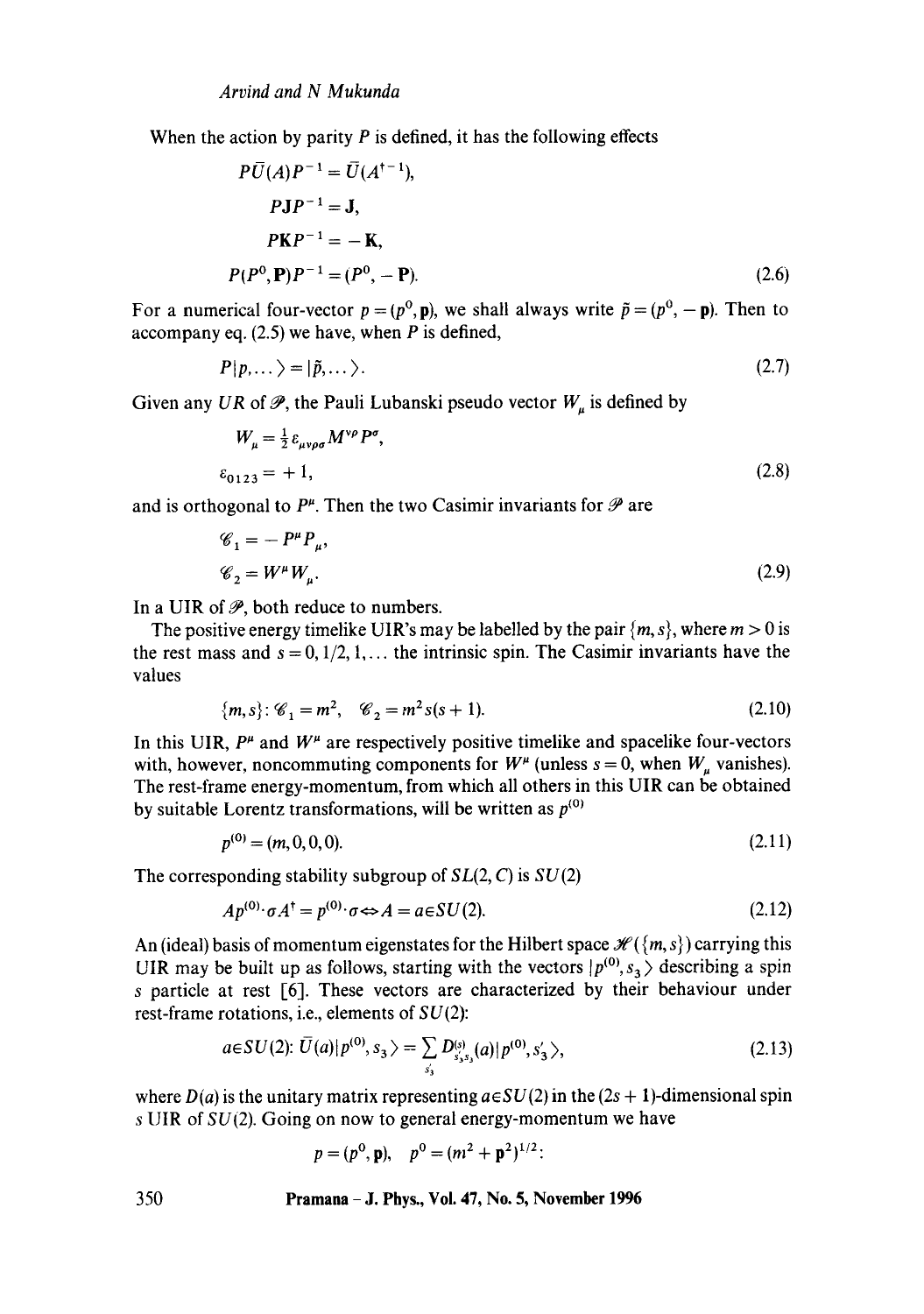*Relativistic description of photon polarization* 

$$
|p, s_3\rangle = \bar{U}(l(p))|p^{(0)}, s_3\rangle, s_3 = s, s - 1, ..., -s,
$$
  
\n
$$
l(p) = \frac{1}{[2m(m + p^0)]^{1/2}}(m + p \cdot \sigma)
$$
  
\n
$$
= (p + p^{(0)}) \cdot \sigma/[2m(m + p^0)]^{1/2},
$$
  
\n
$$
l(p^{(0)}) = 1,
$$
  
\n
$$
l(p)p^{(0)} \cdot \sigma l(p)^{\dagger} = p \cdot \sigma,
$$
  
\n
$$
P^{\mu}|p, s_3\rangle = p^{\mu}|p, s_3\rangle,
$$
  
\n
$$
\langle p', s'_3|p, s_3\rangle = p^0 \cdot \delta_{s'_3, \delta}(3)(p' - p).
$$
\n(2.14)

A general vector  $|\psi\rangle \in \mathcal{H}(\{m, s\})$  has a  $(2s + 1)$ -component momentum space wave function  $\psi_{s_0}(\mathbf{p})$  and squared norm given by

$$
\langle p, s_3 | \psi \rangle = \psi_{s_3}(\mathbf{p}),
$$
  

$$
\langle \psi | \psi \rangle = \int \frac{d^3 p}{p^0} \sum_{s_3} |\psi_{s_3}(\mathbf{p})|^2.
$$
 (2.15)

The action of  $\bar{U}(A)$  on  $|p, s_3 \rangle$  for general  $A \in SL(2, C)$  involves the Wigner rotation, an element of  $SU(2)$  acting on the spin projection  $s_3$ :

$$
\bar{U}(A)|p, s_3\rangle = \sum_{s'_3} D_{s'_3s_3}^{(s)} (a(p, A)) |p', s'_3\rangle,
$$
  
\n
$$
p' = \Lambda(A)p,
$$
  
\n
$$
a(p, A) = l(p')^{-1} A l(p) \in SU(2).
$$
\n(2.16)

In case  $p = p^{(0)}$  and  $A \in SU(2)$ , we have the simplifications  $p' = p^{(0)}$ ,  $a(p^{(0)}, A) = A$ , so we recover eq. (2.13).

We notice (as is well known) that the pure Lorentz transformation  $l(p)$  given in eq. (2.14) is globally well-defined and singularity free for all  $p \in \mathcal{R}^3$ . Related to this is the fact that in the UIR  $\{m, s\}$  of  $\mathcal{P}$ , one can introduce well-defined hermitian position, momentum and spin operators q, p, S out of which all the generators  $M_{uv}$ ,  $P_u$  of  $\mathscr P$  can be constructed. The nonvanishing fundamental or primitive commutation relations are

$$
[q_j, p_k] = i\delta_{jk}, [S_j, S_k] = i\varepsilon_{jkl} S_l.
$$
\n(2.17)

In the momentum basis subject to the normalization given in eq. (2.14) we have

$$
\mathbf{q} = i \left( \frac{\partial}{\partial \mathbf{p}} - \frac{1}{2} \frac{\mathbf{p}}{(p^0)^2} \right). \tag{2.18}
$$

Starting from the irreducible set q, p, S (where S generate the spin s UIR of  $SU(2)$ ) we can reconstruct the generators of  $\mathscr P$  via

$$
P^{\mu} = ((m^2 + \mathbf{p}^2)^{1/2}, \mathbf{p}),
$$
  
\n
$$
\mathbf{J} = \mathbf{q} \wedge \mathbf{p} + \mathbf{S},
$$
  
\n
$$
\mathbf{K} = \frac{1}{2} \{p^0, \mathbf{q}\} + \frac{\mathbf{p} \wedge \mathbf{S}}{m + p^0}.
$$
\n(2.19)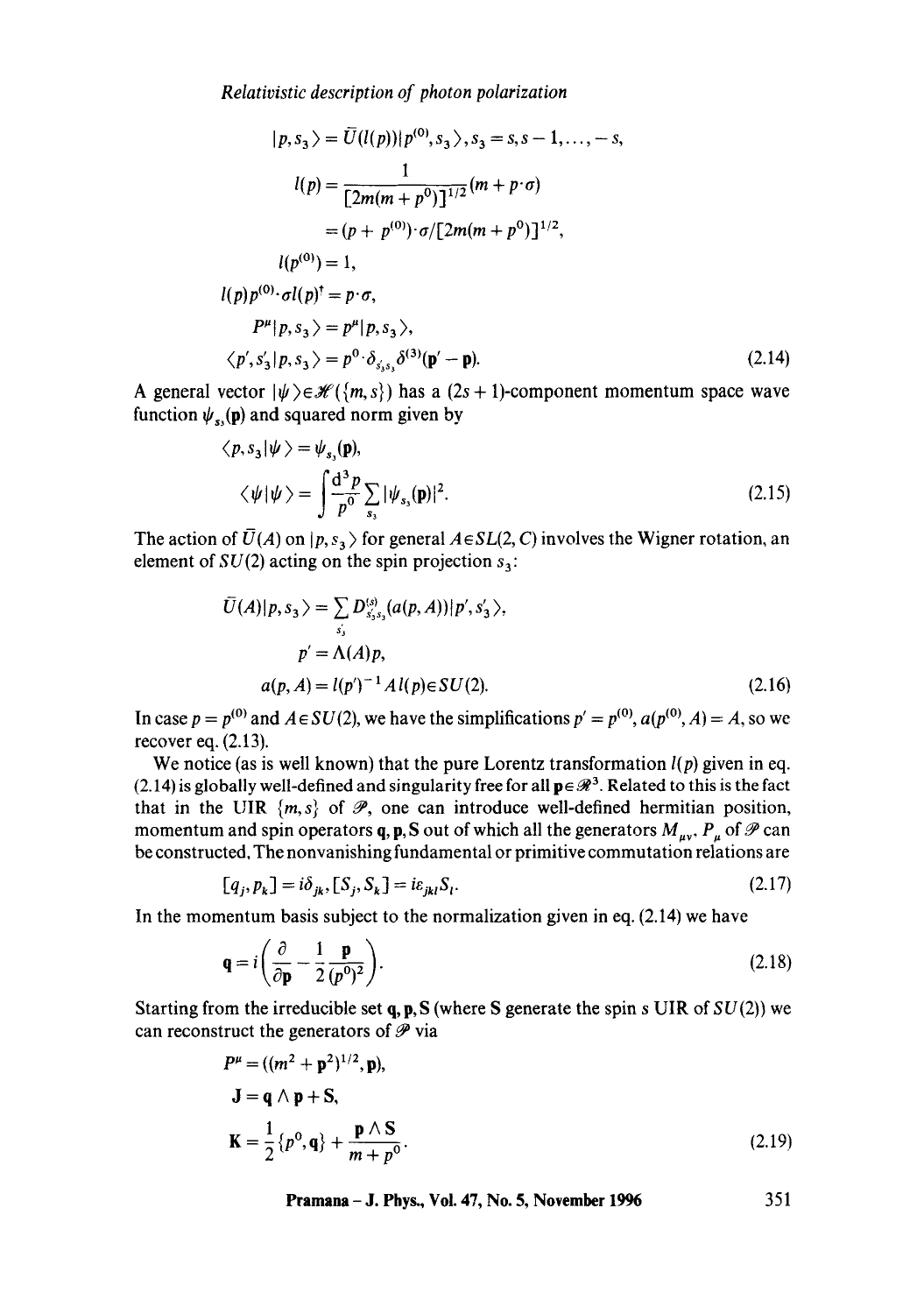Conversely, q, p and S can be recovered from  $M_{uv}$ ,  $P_u$ . This is the so-called Shirokov-Foldy form for the generators of  $\mathcal P$  in the UIR  $\{m, s\}$  [7]. (In the massless finite helicity UIR's, however, no such clean separation of primitive dynamical variables and generators is possible). The action of parity, P, can be taken to be

$$
P|p, s_3\rangle = \eta|\tilde{p}, s_3\rangle,\tag{2.20}
$$

where  $\eta = \pm 1$  is the intrinsic parity. No enlargement of the representation space  $\mathcal{H}(\{m, s\})$  is needed, and we have consistency with eqs. (2.6) and (2.7).

## 3. The lightlike UIR's of  $P$  and the parity doubling

Now we turn to the mass zero finite helicity UIR's of  $\mathscr{P}$ , to be denoted  $\{0, \lambda\}$  with the helicity  $\lambda = 0, \pm 1/2, \pm 1, \dots$  In such a UIR,  $\lambda$  has a fixed value; for definiteness we assume it is nonzero and integral. For photons we need just  $\lambda = \pm 1$ . In the UIR  $\{0, \lambda\}$ both Casimir operators  $\mathscr{C}_1$  and  $\mathscr{C}_2$  vanish, while the pseudovector  $W_\mu$  becomes a multiple of  $P_{\mu}$ :

$$
\{0, \lambda\} : \mathscr{C}_1 = \mathscr{C}_2 = 0,
$$
  

$$
W_{\mu} = \lambda P_{\mu}.
$$
 (3.1)

This explains why parity P cannot be defined within the space of a single UIR  $\{0, \lambda\}$ . For the present we will work with a single UIR with fixed  $\lambda$ , and at the end of this section we will turn to the question of accommodating parity.

Towards setting up a basis of energy-momentum eigenfunctions for the Hilbert space  $\mathcal{H}(\{0,\lambda\})$  carrying the UIR  $\{0,\lambda\}$ , analogous to eq. (2.14) for  $\mathcal{H}(\{m,s\})$ , we begin by noting that the set  $\Sigma$  of all positive lightlike energy-momentum fourvectors is

$$
\Sigma = \{ p \in \mathcal{R}^4 | p^\mu p_\mu = 0, \, p^0 > 0 \} \tag{3.2}
$$

which is topologically nontrivial, since it is essentially  $\mathcal{R}^3 - \{0\}$  [8]. It is therefore convenient to express  $\Sigma$  as the union of two overlapping open subsets  $\Sigma_N$ ,  $\Sigma_S$ , each of which is topologically trivial. Using the light cone combinations  $p_+ = p^0 \pm p_3$ , we define

$$
\Sigma_{\mathbf{N}} = \{p \in \Sigma | p_{+} > 0\},
$$
  
\n
$$
\Sigma_{\mathbf{S}} = \{p \in \Sigma | p_{-} > 0\},
$$
  
\n
$$
\Sigma = \Sigma_{\mathbf{N}} \cup \Sigma_{\mathbf{S}};
$$
  
\n
$$
\Sigma_{\mathbf{N}} \cap \Sigma_{\mathbf{S}} = \{p \in \Sigma | p_{+} = (p_{1}, p_{2}) \neq 0\}.
$$
\n(3.3)

The subscripts N, S indicate that the North pole on  $S^2$  is included in  $\Sigma_N$ , the South pole in  $\Sigma_{\rm s}$ .

Now we need to choose a standard or fiducial energy-momentum four-vector  $p^{(0)}$ , to replace the choice (2.11) in the time like case. We take  $p^{(0)}$  to be

$$
p^{(0)} = (1, 0, 0, 1). \tag{3.4}
$$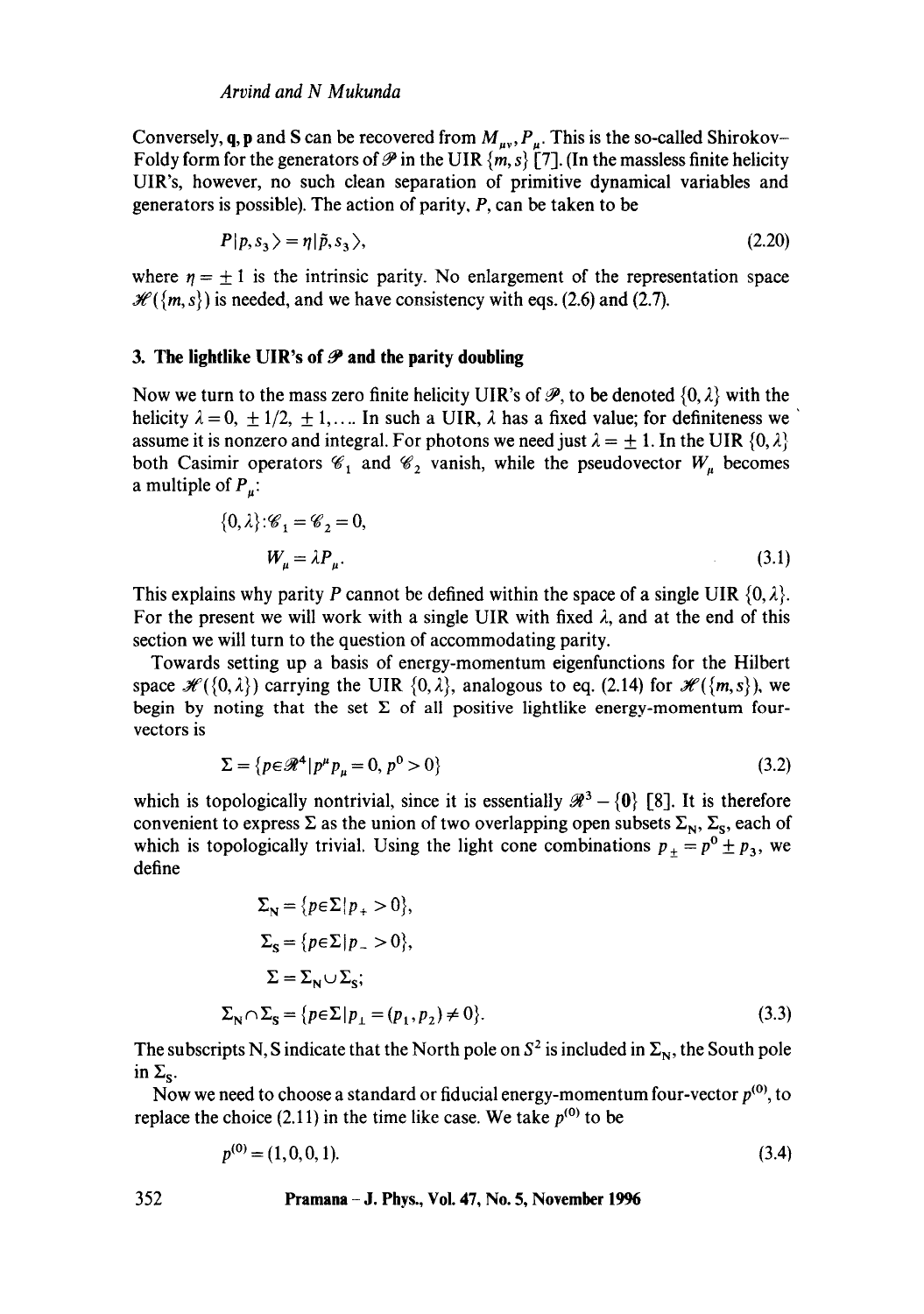(No confusion is likely to arise in using the same symbol  $p^{(0)}$  as before). Then we have

$$
\tilde{p}^{(0)} = (1, 0, 0, -1); \np^{(0)} \in \Sigma_N, \ \notin \Sigma_S; \ \tilde{p}^{(0)} \in \Sigma_S, \ \notin \Sigma_N.
$$
\n(3.5)

Indeed, the p's omitted from  $\Sigma_{N}(\Sigma_{s})$  are all positive multiples of  $\tilde{p}^{(0)}(p^{(0)})$ . The stability subgroup of  $p^{(0)}$  is an  $E(2)$  subgroup in  $SL(2, C)$ 

$$
Ap^{(0)} \cdot \sigma A^{\dagger} = p^{(0)} \cdot \sigma \Leftrightarrow
$$
  
\n
$$
A = h(\varphi, \alpha) \in E(2) \subset SL(2, C),
$$
  
\n
$$
h(\varphi, \alpha) = \begin{pmatrix} e^{i\varphi/2} & \alpha \\ 0 & e^{-i\varphi/2} \end{pmatrix},
$$
  
\n
$$
0 \leq \varphi \leq 4\pi, \quad \alpha \in \mathscr{C}.
$$
  
\n(3.6)

The topological nontriviality of  $\Sigma$  is the same as that of the coset space  $SL(2, C)/E(2)$ , since  $\Sigma \simeq SL(2, C)/E(2)$ .

In the space of the UIR  $\{0, \lambda\}$  the fiducial energy momentum eigenvector  $|p^{(0)}, \lambda\rangle$ is characterized by the fact that it provides a one-dimensional representation of  $E(2)$ ,

$$
\overline{U}(h(\varphi,\alpha))|p^{(0)},\lambda\rangle=e^{i\lambda\varphi}|p^{(0)},\lambda\rangle.
$$
\n(3.7)

In terms of the infinitesimal generators  $J$ ,  $K$  of rotations and pure Lorentz transformations, this means

$$
J_3|p^{(0)},\lambda\rangle = \lambda|p^{(0)},\lambda\rangle,
$$
  

$$
(J_1 + K_2)|p^{(0)},\lambda\rangle = (J_2 - K_1)|p^{(0)},\lambda\rangle = 0.
$$
 (3.8)

These eqs (3.7), (3.8) are the replacements for the earlier eq. (2.13) in the timelike case. Now we need to find, for each  $p \in \Sigma$ , an *SL(2, C)* element whose associated Lorentz transformation will carry  $p^{(0)}$  to p: this will enable us to set up other energy-momentum eigenvectors  $|p, \lambda \rangle$ , and so build up a basis for  $\mathcal{H}(\{0, \lambda\})$ , similar to (2.14). However, in contrast to the timelike case this cannot be done in a globally smooth manner for all  $p \in \Sigma$  [8]. This again is a consequence of the nontrivial topology of  $\Sigma \simeq SL(2, C)/E(2)$ . The problem has to be handled separately over each of  $\Sigma_N$ ,  $\Sigma_S$ . To prepare for this, we employ the usual spherical polar angles  $\theta$ ,  $\phi$  on  $S^2$  and define the unit vector  $\mathbf{n}(\theta, \phi)$  and an element  $a(\theta, \phi) \in SU(2)$  as follows:

$$
0 \le \theta \le \pi, \quad 0 \le \phi \le 2\pi:
$$
  
\n
$$
\mathbf{n}(\theta, \phi) = \mathbf{n}(2\pi - \theta, \pi + \phi) = -\mathbf{n}(\pi - \theta, \pi + \phi)
$$
  
\n
$$
= (\sin\theta\cos\phi, \sin\theta\sin\phi, \cos\theta);
$$
  
\n
$$
a(\theta, \phi) = a(-\theta, \pi + \phi) = \exp\left[\frac{i\theta}{2}(\sigma_1\sin\phi - \sigma_2\cos\phi)\right] \in SU(2).
$$
 (3.9)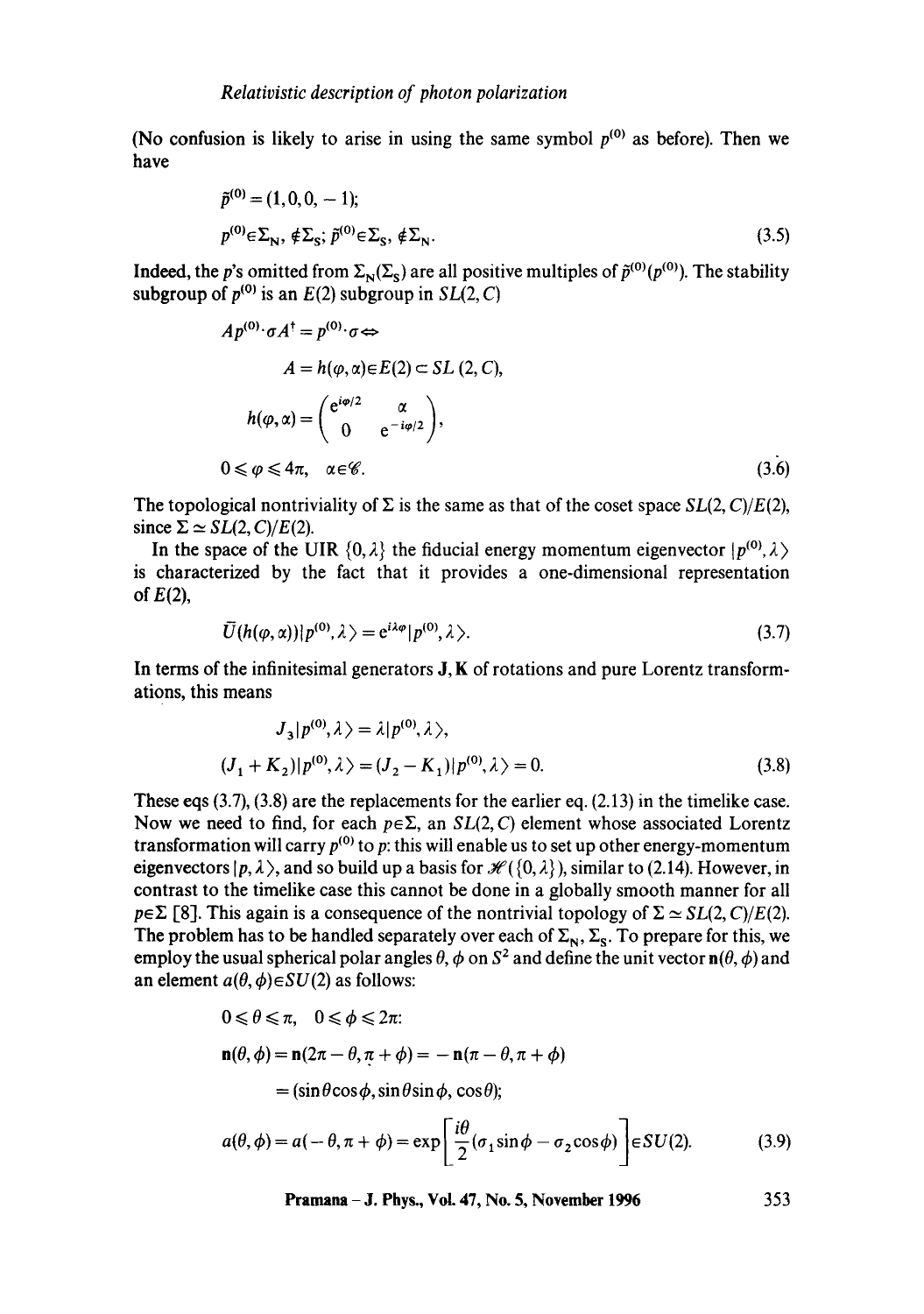We express a general p as  $p^0(1, n(\theta, \phi))$  and see that  $\Sigma_N$ ,  $\Sigma_S$  correspond to  $0 \le \theta < \pi$ ,  $0 < \theta \leq \pi$  respectively. Whereas  $n(\theta, \phi)$  is well-defined all over  $S^2$ ,  $a(\theta, \phi)$  is undefined at  $\theta = \pi$  (south pole). For a general n $\epsilon S^2$  we have

$$
a(\theta, \phi) \mathbf{n} \cdot \mathbf{\sigma} a(\theta, \phi)^{\dagger} = \mathbf{n}' \cdot \mathbf{\sigma}, \quad \mathbf{n}' = (\text{right handed rotation by angle } \theta \text{ about } (-\sin\phi, \cos\phi, 0))\mathbf{n}.\tag{3.10}
$$

So in particular we get the useful relation

$$
a(\theta, \phi) \mathbf{n}(\theta', \phi) \cdot \mathbf{\sigma} a(\theta, \phi)^{\dagger} = \mathbf{n}(\theta' + \theta, \phi) \cdot \mathbf{\sigma}.
$$
 (3.11)

Now a possible solution to the problem of constructing Lorentz transformations connecting  $p^{(0)}$  to all  $p \in \Sigma$  is given by using separate boost and rotation factors in a step-by-step manner

$$
p \in \Sigma_{N}: l(p) = a(\theta, \phi) \exp(\frac{1}{2} \ln p^{0} \cdot \sigma_{3}),
$$
  
\n
$$
l(p)p^{(0)} \cdot \sigma l(p)^{+} = p \cdot \sigma;
$$
  
\n
$$
p \in \Sigma_{S}: l'(p) = a(\theta - \pi, \phi) \exp(-\frac{1}{2} \ln p^{0} \cdot \sigma_{3}) i\sigma_{2},
$$
  
\n
$$
l'(p)p^{(0)} \cdot \sigma l'(p)^{+} = p \cdot \sigma.
$$
  
\n(3.12b)

(Once again, the use of the symbol *l(p)* here should not cause any confusion with its use earlier in § 2.) In the structure of  $l'(p)$ , the purpose of the first factor *i*  $\sigma_2$  is to switch  $p^{(0)}$  to  $\tilde{p}^{(0)}$ , and then the rest follows easily. As is to be expected, in the overlap  $\Sigma_N \cap \Sigma_S$ , *l(p)* and  $l'(p)$  differ by an  $E(2)$  element on the right

$$
p \in \sum_{N} \cap \sum_{S} l'(p) = l(p)h(2(\pi - \phi), 0). \tag{3.13}
$$

We also have the particular values

$$
l(p^{(0)}) = 1,
$$
  
\n
$$
l'(\tilde{p}^{(0)}) = i\sigma_2.
$$
\n(3.14)

With the aid of these definitions we can set up a basis of energy-momentum eigenvectors for  $\mathcal{H}(\{0,\lambda\})$  as

$$
p \in \Sigma_N : |p, \lambda \rangle = \overline{U}(\mathcal{U}(p)) |p^{(0)}, \lambda \rangle = \overline{U}(a(\theta, \phi)) e^{-iK \sin p^0} \cdot |p^{(0)}, \lambda \rangle;
$$
  
\n
$$
p \in \Sigma_S : |p, \lambda \rangle' = \overline{U}(\mathcal{U}(p)) |p^{(0)}, \lambda \rangle = \overline{U}(a(\theta - \pi, \phi)) \cdot e^{iK \sin p^0} \cdot e^{i\pi J_2} |p^{(0)}, \lambda \rangle;
$$
  
\n
$$
p \in \Sigma_N \cap \Sigma_S : |p, \lambda \rangle' = e^{-2i\lambda \phi} |p, \lambda \rangle;
$$
  
\n
$$
P^{\mu}(|p, \lambda \rangle \text{ or } |p, \lambda \rangle') = p^{\mu}(|p, \lambda \rangle \text{ or } |p, \lambda \rangle').
$$
 (3.15)

The overlap or transition rule results from eqs (3.7), (3.13). These definitions may be supplemented by the inner products

$$
\langle p', \lambda | p, \lambda \rangle = p^0 \delta^{(3)}(\mathbf{p}' - \mathbf{p}),
$$
  

$$
\langle p', \lambda | p, \lambda \rangle' = p^0 \delta^{(3)}(\mathbf{p}' - \mathbf{p}).
$$
 (3.16)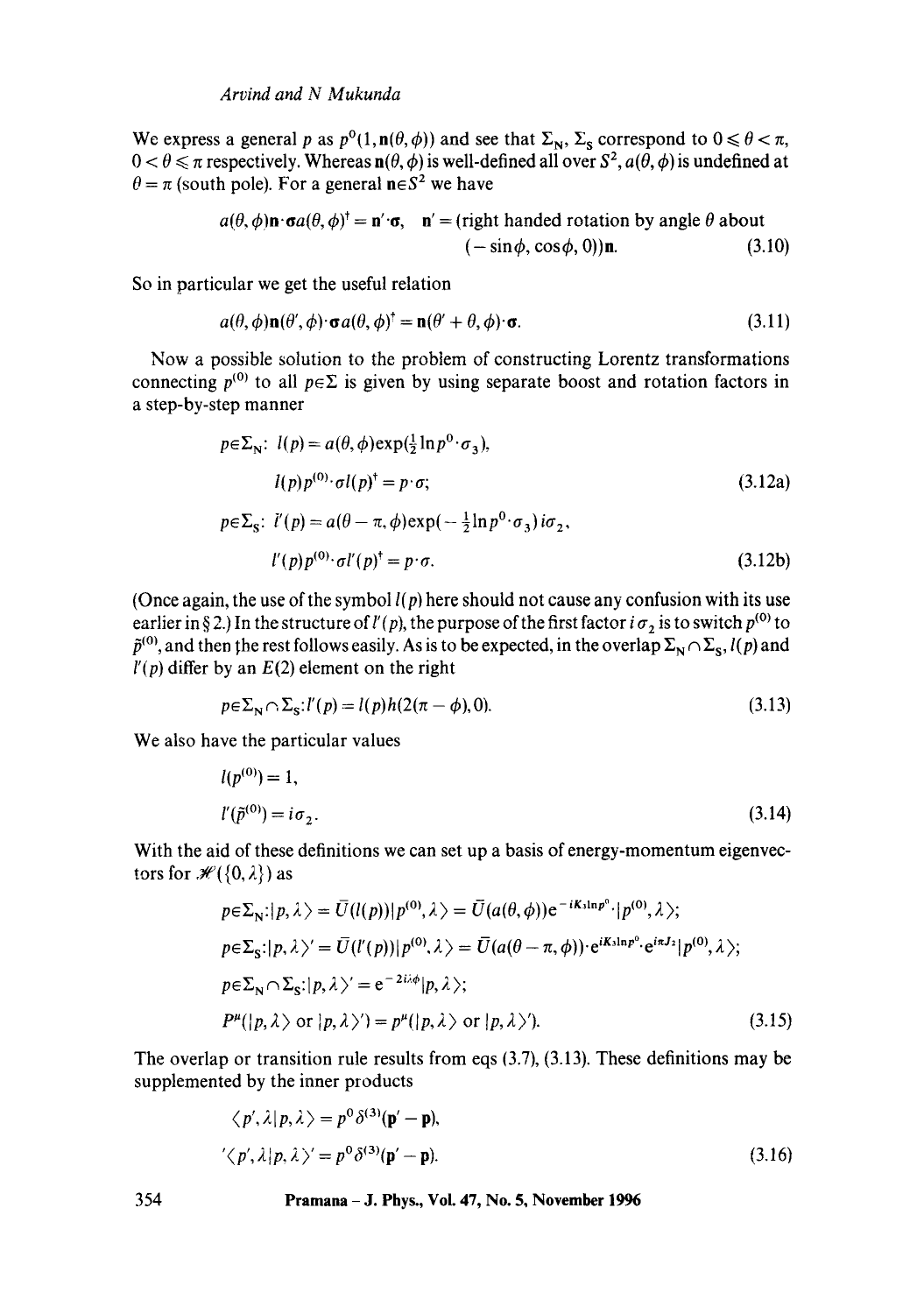It is always implied that in  $|p, \lambda\rangle (|p, \lambda\rangle)$  the argument p is restricted to  $\Sigma_{\mathbf{N}}(\Sigma_{\mathbf{S}})$ . A general  $|\psi\rangle \in \mathcal{H}({0,\lambda})$  has a single component momentum space wave function and squared norm given by

$$
\psi(\mathbf{p}) = \langle p, \lambda | \psi \rangle,
$$
  

$$
\langle \psi | \psi \rangle = \int \frac{d^3 p}{p^0} |\psi(\mathbf{p})|^2.
$$
 (3.17)

Here since the part of  $\Sigma$  omitted in  $\Sigma_N$  is a set of measure zero as far as the integral is concerned, we have used only the basis kets  $|p, \lambda\rangle$ . Moreover, starting from (3.7) and following through the definitions (3.15), one checks that

$$
J_3|p^{(0)},\lambda\rangle = \lambda|p^{(0)},\lambda\rangle;
$$
  

$$
\mathbf{J} \cdot \mathbf{p}/p^0|p,\lambda\rangle = \lambda|p,\lambda\rangle,
$$
  

$$
\mathbf{J} \cdot \mathbf{p}/p^0|p,\lambda\rangle' = \lambda|p,\lambda\rangle'.
$$
 (3.18)

For a general  $A \in SL(2, C)$ , the action of  $\overline{U}(A)$  on  $|p, \lambda \rangle$  or  $|p, \lambda \rangle'$  can be computed in a manner similar to the steps leading to (2.16). If  $p' = \Lambda(A)p$  is in the overlap  $\Sigma_N \cap \Sigma_S$ , the result can be expressed as a "Wigner phase" times  $|p', \lambda\rangle$  or equally well as another "Wigner phase" times  $|p', \lambda\rangle$ "; on the other hand, if p is a multiple of either  $p^{(0)}$  or  $\tilde{p}^{(0)}$ , the result can be written in only one way. Since we do not need these results explicitly, we omit the details.

The choices for  $l(p)$ ,  $l'(p)$  in eqs (3.12) were based on simple step-by-step constructions to lead from  $p^{(0)}$  to p. Alternative choices,  $\tilde{l}(p)$  and  $\tilde{l}'(p)$  say, more in the spirit of the expressions in  $(2.14)$  in the timelike case, are also available [9]

$$
p \in \Sigma_{\mathbb{N}}: \ \tilde{l}(p) = \frac{1}{\sqrt{2p_{+}}} (1 - \sigma_{3} + \sigma \cdot p) = \frac{1}{\sqrt{2p_{+}}} (\tilde{p}^{(0)} + p) \cdot \sigma;
$$
\n
$$
p \in \Sigma_{\mathbb{S}}: \ \tilde{l}'(p) = \frac{1}{\sqrt{2p_{-}}} (1 + \sigma_{3} - \sigma \cdot p) \sigma_{1} = \frac{1}{\sqrt{2p_{-}}} (p^{(0)} - p) \cdot \sigma \sigma_{1};
$$
\n
$$
p \in \Sigma_{\mathbb{N}} \cap \Sigma_{\mathbb{S}}: \ \tilde{l}'(p) = \tilde{l}(p)h(2(\pi - \phi), 2(1 - p_{3})/|p_{\perp}|). \tag{3.19}
$$

Again, these choices are  $E(2)$ -related to the earlier ones

$$
\tilde{l}(p) = l(p)h(0, (1 + 1/p^{0}) \cdot \tan \theta/2 \cdot e^{-i\phi}), \n\tilde{l}'(p) = l'(p)h(0, (1 - 1/p^{0}) \cdot \cot \theta/2 \cdot e^{i\phi}).
$$
\n(3.20)

Since  $0 \le \theta < \pi$  in the first case and  $0 < \theta \le \pi$  in the second, these expressions are well-defined in their respective domains. Here the angle arguments in  $h($ ......) turn out to vanish, hence we get *exactly the same* energy-momentum eigenvectors as before, i.e.

$$
\overline{U}(\overline{l}(p))|p^{(0)},\lambda\rangle = \overline{U}(l(p))|p^{(0)},\lambda\rangle = |p,\lambda\rangle,
$$
\n
$$
\overline{U}(\overline{l}(p))|p^{(0)},\lambda\rangle = \overline{U}(l'(p))|p^{(0)},\lambda\rangle = |p,\lambda\rangle'.
$$
\n(3.21)

Having exhibited these alternative choices, we now revert to the earlier ones.

$$
Pramana-J. Phys., Vol. 47, No. 5, November 1996 355
$$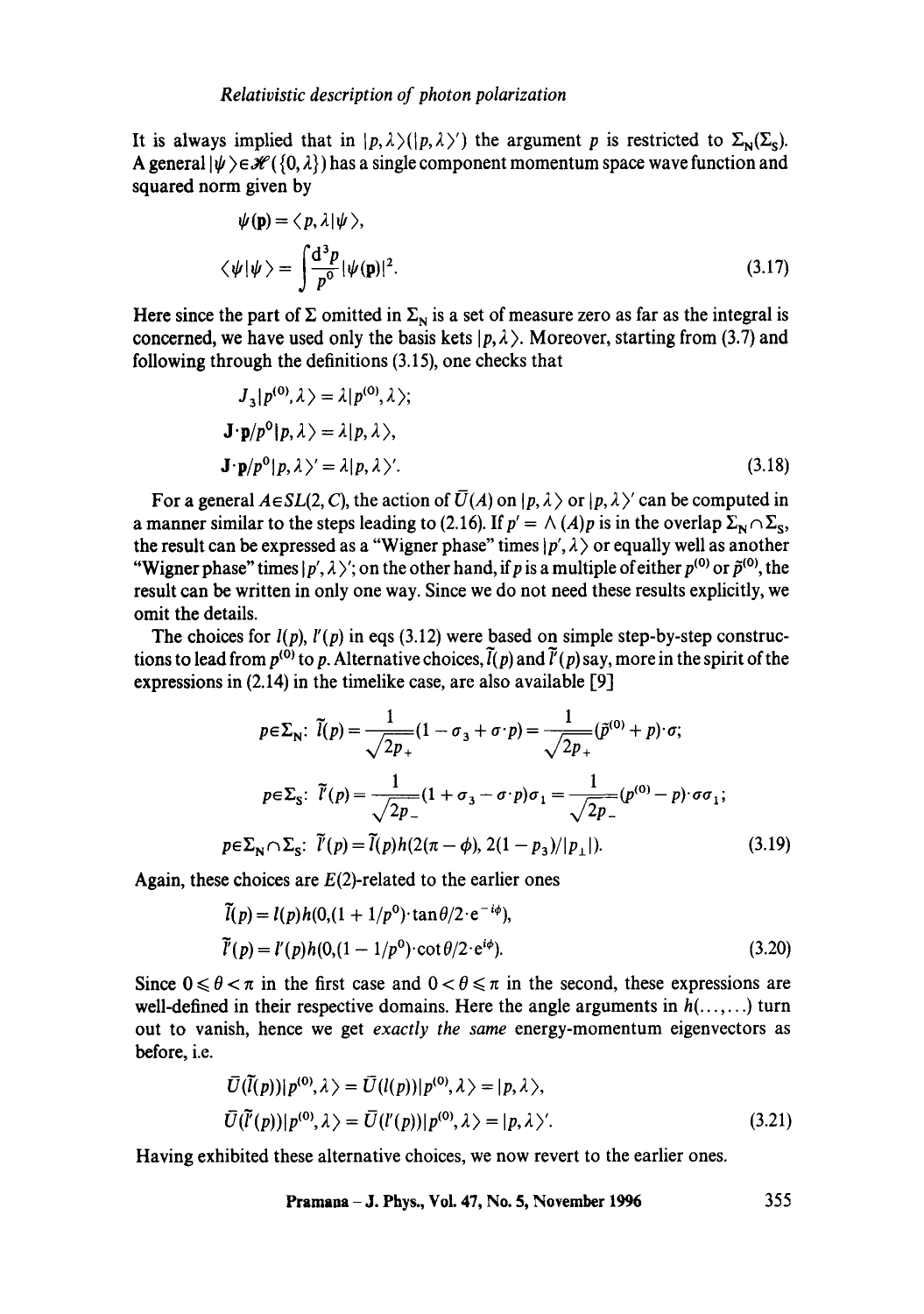#### *Arvind and N Mukunda*

So far the analysis has been limited to the single UIR  $\{0, \lambda\}$  of  $\mathscr P$  for a fixed value of  $\lambda$ . To accommodate parity P we have to adjoin the inequivalent UIR  $\{0, -\lambda\}$  and work in the doubled Hilbert space  $\mathcal{H}(\{0, \lambda\}) \oplus \mathcal{H}(\{0, -\lambda\})$ . This entails bringing in additional basis vectors  $|p^{(0)}, -\lambda\rangle$ ,  $|p, -\lambda\rangle$  and  $|p, -\lambda\rangle'$  for  $\mathcal{H}(\{0, -\lambda\})$  exactly as in (3.15). In this extended space we fix the action of P by assuming  $P^2 = 1$  and setting

$$
P|p^{(0)}, \pm \lambda \rangle = |\tilde{p}^{(0)}, \mp \lambda \rangle'.
$$
 (3.22)

We need not include an intrinsic parity factor  $\eta$  here as was done in (2.20) since in any case P switches vectors in the two subspaces  $\mathcal{H}(\{0, \pm \lambda\})$ . One can now follow through the consequences of (3.22) by exploiting the basic relations (2.6) and the constructions (3.15) in each subspace to obtain

$$
P|p, \pm \lambda \rangle = |\tilde{p}, \mp \lambda \rangle',
$$
  

$$
P|p, \pm \lambda \rangle' = |\tilde{p}, \mp \lambda \rangle.
$$
 (3.23)

To these we adjoin the helicity statements in the extended space

$$
\mathbf{J} \cdot \mathbf{p}/p^0(|p, \pm \lambda \rangle) \text{ or } |p, \pm \lambda \rangle') = \pm \lambda(|p, \pm \lambda \rangle) \text{ or } |p, \pm \lambda \rangle'). \tag{3.24}
$$

For photons, we take  $\lambda = 1$ : then  $|p, \pm 1 \rangle$ ,  $|p, \pm 1 \rangle'$  correspond respectively to right and left circular polarizations.

#### **4. SU(2) generators on the polarization space**

For fixed  $p \in \Sigma$ , the two polarization states  $|p, \pm \lambda \rangle$  (or  $|p, \pm \lambda \rangle'$ ) form a basis for a two-dimensional polarization space. The existence of a group of  $SU(2)$  transformations acting on this space is obvious. Our aim is to see how to construct the generators of this  $SU(2)$  out of the generators of  $\mathscr P$  and parity P. From (3.24) the helicity operator is already diagonal in this space and acts like the third Pauli matrix  $\sigma_3$ . We need to build up analogues to  $\sigma_1$  and  $\sigma_2$ .

Now we notice that parity P switches helicity  $\pm \lambda$  to  $\mp \lambda$ , but at the same time changes  $p = (p^0, \mathbf{p})$  to  $\tilde{p} = (p^0, -\mathbf{p})$ . We must therefore supplement action by P with a spatial rotation by amount  $\pi$ , about some axis perpendicular to **p**, which will bring  $-p$  back to p but leave helicity unaltered. Here we face the same topological problem which has appeared earlier in another guise  $-$  it is impossible to find a p-dependent (unit) vector perpendicular to **p**, for all  $\mathbf{p} \in S^2$ , in a singularity-free manner. However such nonsingular choices are available on  $\Sigma_N$ ,  $\Sigma_S$  separately. We define  $e(p)$ ,  $e'(p)$  as follows:

$$
p \in \Sigma_{\mathbb{N}} : \mathbf{e}(p) = \mathbf{n} \left( \frac{\pi}{2}, 0 \right) - 2 \sin \frac{\theta}{2} \cos \phi \mathbf{n} \left( \frac{\theta}{2}, \phi \right),
$$
  
\n
$$
|\mathbf{e}(p)| = 1, \quad \mathbf{p} \cdot \mathbf{e}(p) = 0;
$$
  
\n
$$
p \in \Sigma_{\mathbb{S}} : \mathbf{e}'(p) = \mathbf{n}(\pi/2, 0) - 2 \cos \frac{\theta}{2} \cos \phi \mathbf{n} \left( \frac{1}{2} (\pi + \theta), \phi \right),
$$
  
\n
$$
|\mathbf{e}'(p)| = 1, \quad \mathbf{p} \cdot \mathbf{e}'(p) = 0.
$$
\n(4.1b)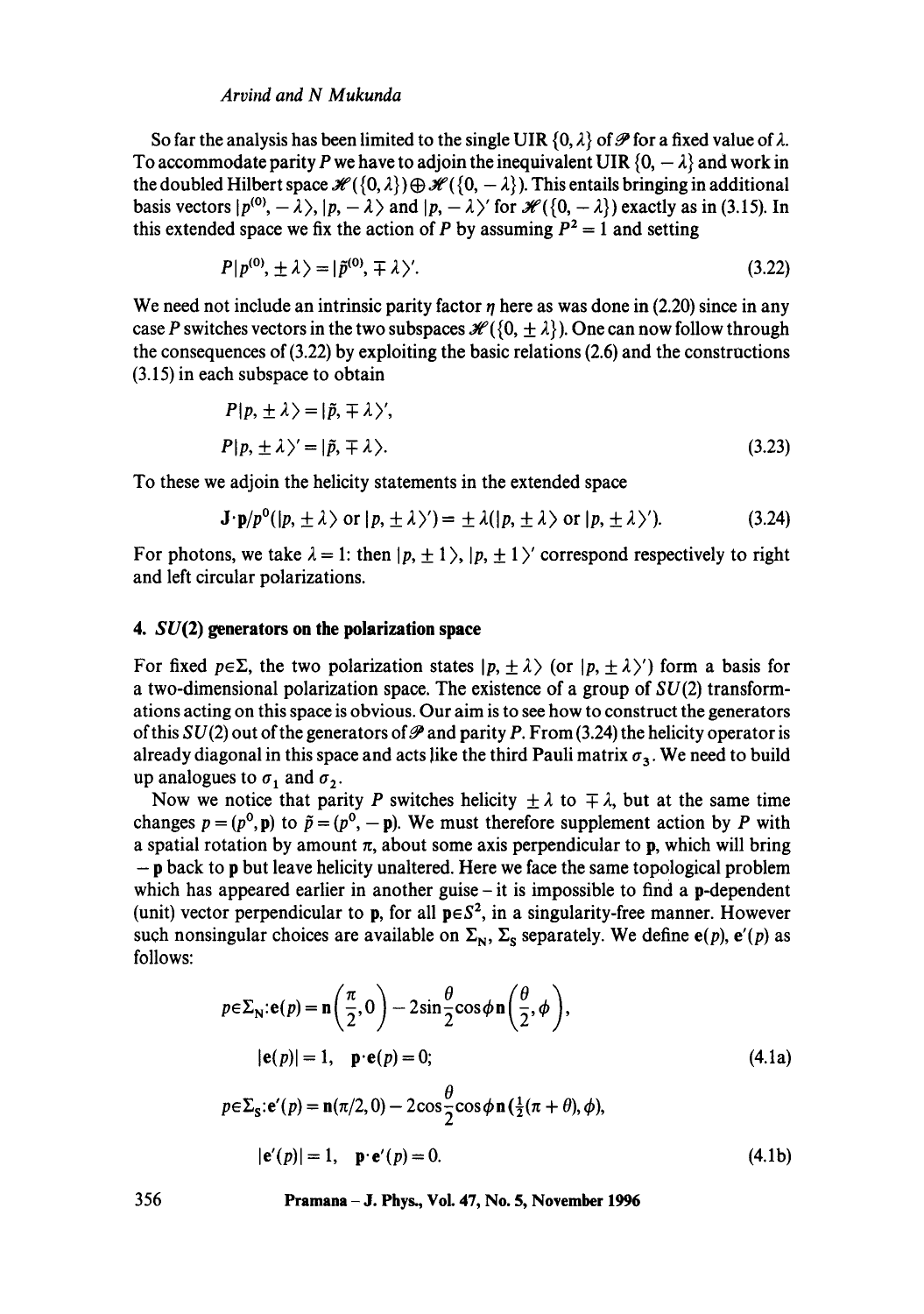These are by no means unique but suffice for our purposes; each is also unambiguously defined in the corresponding domain. Starting with  $p \in \Sigma_N$  we develop

$$
e^{i\pi e(p).J} P|p, \pm \lambda \rangle = e^{i\pi e(p).J} |\tilde{p}, \mp \lambda \rangle'
$$
  
\n
$$
= e^{i\pi e(p).J} \overline{U}(a(-\theta, \pi + \phi)) \cdot e^{iK \sin p^{\circ} \cdot} e^{i\pi J_2} |p^{(0)}, \mp \lambda \rangle
$$
  
\n
$$
= e^{i\pi e(p).J} \overline{U}(a(\theta, \phi)) e^{i\pi J_2} \cdot e^{-iK \sin p^{\circ} \cdot} |p^{(0)}, \mp \lambda \rangle
$$
  
\n
$$
= \overline{U}(a(\theta, \phi)) \cdot \overline{U}(a(\theta, \phi)^{-1} \cdot e^{(i\pi/2)e(p).\phi} \cdot a(\theta, \phi)
$$
  
\n
$$
\times e^{(i\pi/2)\sigma_2}) \cdot e^{-iK \sin p^{\circ}} |p^{(0)}, \mp \lambda \rangle.
$$
 (4.2)

The  $SU(2)$  element appearing here can be simplified after some algebra and use of (3.11) to give

$$
a(\theta, \phi)^{-1} \cdot e^{(i\pi/2)\epsilon(p).\sigma} \cdot a(\theta, \phi) \cdot e^{(i\pi/2)\sigma_2}
$$
  
=  $a(\theta, \phi)^{-1}$  ie(p) ·  $\sigma a(\theta, \phi) i\sigma_2$   
=  $-i\sigma_3 = e^{-(i\pi/2)\sigma_3}$ . (4.3)

Using this in (4.2) we get

$$
e^{i\pi e(p).J}P|p, \pm \lambda \rangle = \overline{U}(a(\theta, \phi)) \cdot e^{-i\pi J_3 - iK_3 \ln p^0} \cdot |p^{(0)}, \mp \lambda \rangle
$$
  
=  $e^{i\pi \lambda} |p, \mp \lambda \rangle.$  (4.4)

By analogous calculations for  $p \in \Sigma_s$  we again find

$$
e^{i\pi \mathbf{c}'(p).\mathbf{J}}P|p, \pm \lambda \rangle' = e^{i\pi \lambda}|p, \mp \lambda \rangle'. \tag{4.5}
$$

Thus these operator expressions act essentially like the first Pauli matrix  $\sigma_1$  in the polarization space.

For photons we set  $\lambda = 1$ . At each fixed p, we may then make the following identifications

$$
\mathbf{J} \cdot \mathbf{p}/p_0 \rightarrow \sigma_3,
$$
  
\n
$$
- e^{i\pi e(p).J} P \rightarrow \sigma_1,
$$
  
\n
$$
i \frac{\mathbf{J} \cdot \mathbf{p}}{p^0} e^{i\pi e(p).J} P \rightarrow \sigma_2.
$$
\n(4.6)

Here for definiteness we assumed  $p \in \Sigma_N$ . The meaning is that we are working in a basis of circular polarization states, and in that basis the Hilbert space operators standing on the left reduce in their actions to the Pauli matrices on the right. Apart from factors of  $\frac{1}{2}$ , these are the generators of the group of  $SU(2)$  transformations familiar in polarization optics.

In the correspondence (4.6) only J and P are to be treated as Hilbert space operators while  $p^{\mu}$  are c-numbers. One may wonder whether the latter could be replaced by the operators  $P^{\mu}$ , and whether one would then somehow obtain an  $SU(2)$  algebra not tied down to basis states  $|p, \pm \lambda \rangle$  for specific  $p^{\mu}$ . This however does not work out due to operator ordering problems. One is obliged to *first* pick some numerical  $p^{\mu}$ , and then use the correspondence (4.6) *only* for action on the states  $|p, \pm \lambda \rangle$ ,  $|p, \pm \lambda \rangle'$ .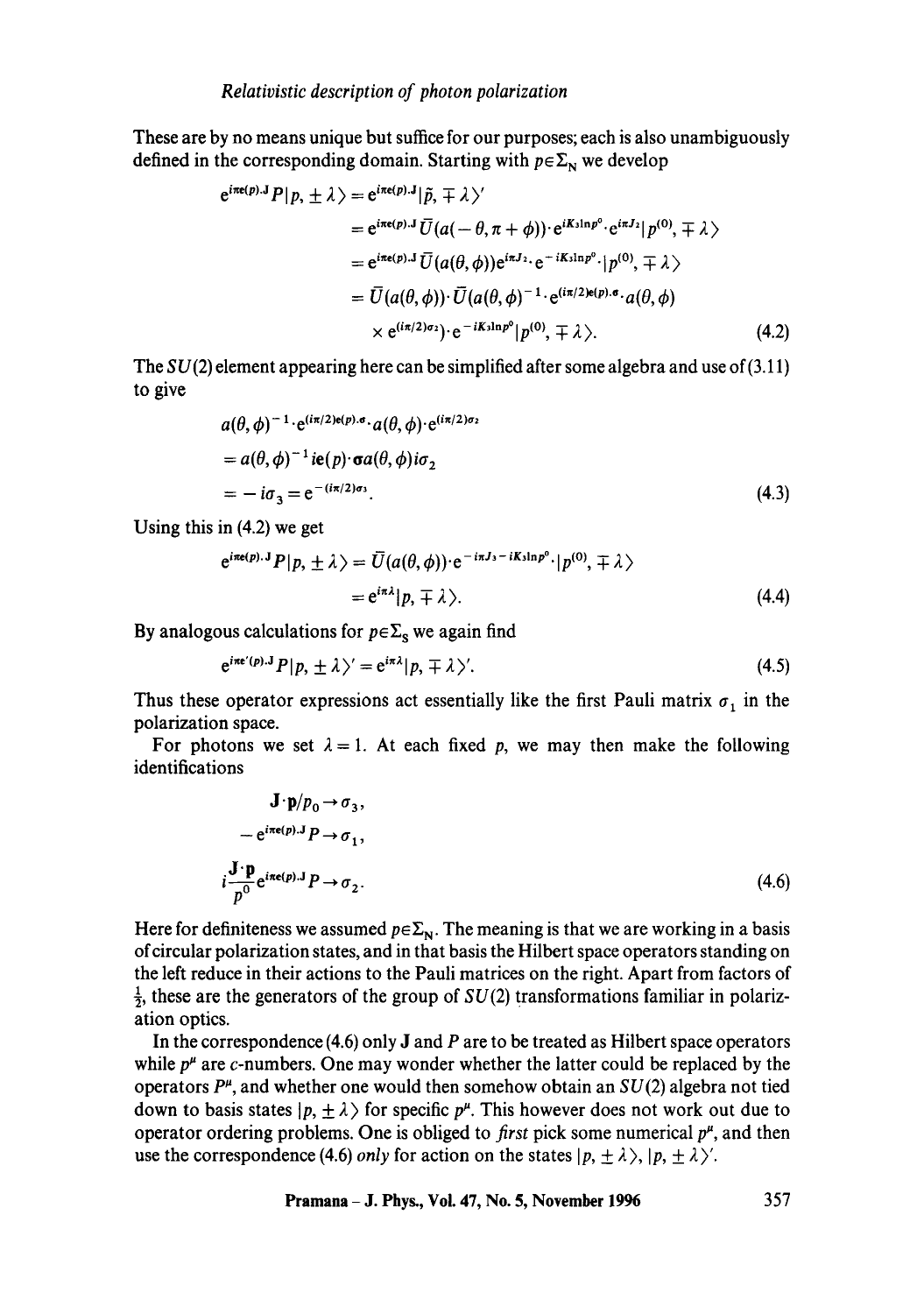#### **5. Concluding remarks**

In this paper we have focussed on the operator aspects of the description of photon polarization states, taking as primary inputs the concerned UIR's of  $\mathcal{P}$ , the operators available in such representations, and the parity operation. This is in the spirit of the definition of elementary systems in relativistic quantum mechanics. We have highlighted many novel features that arise in the treatment of massless particles as compared to massive ones, which can all be traced back to the nontrivial topology of the coset space  $SL(2, C)/E(2)$ , or of the positive light cone with tip removed. We have emphasized the crucial role played by the parity operation in being able to create a two-dimensional polarization space, and in the construction of operators realizing the  $SU(2)$  Lie algebra on this space, at each fixed energy-momentum. In a general sense, we can say that while for electrons the operator description of spin precedes the description in terms of spin states, for photons it is usually the description of various polarization states that is physically immediate. We have tried here to supplement this by an operator description in as straightforward a manner as possible.

Our handling of the topological features involved, and avoidance of singularities in expressions, leaves considerable freedom in the choices of coset representatives *l(p),*   $l'(p)$ , fields of vectors  $e(p)$ ,  $e'(p)$  perpendicular to p, etc. What must be clear is that there is an essential momentum dependence in these constructions which cannot be eliminated. For each  $p \in \Sigma$ , we do have an  $SU(2)$  group acting on the corresponding polarization space; however, these various  $SU(2)$ 's are not representatives of any single natural globally defined  $SU(2)$  at all. In particular there is no relation to the geometrical group of rigid rotations in physical space, as there is in the definition of spin for massive particles.

This helps us answer a question which is not as naive as one may at first imagine. Suppose we have two photons with distinct energy momenta  $p, p'$  respectively. Can one treat their separate two-dimensional polarization state spaces as though they were like spin half particle states, couple the two photon polarizations to "total spins" 1 or 0, and handle them just as one would handle the spins of two electrons? The answer is that this is not physically well founded, since the  $SU(2)$  groups involved are momentum dependent; there is little meaning to the action of "one and the same  $SU(2)$  element" on both photon polarizations on account of the conventions and freedoms involved in identifying the  $SU(2)$  generators for each p.

#### **References**

- [1] E P Wigner, *Ann. Math.* 40, 149 (1939);
	- R F Streater and A S Wightman, *PCT, Spin and Statistics, and all that* (W A Benjamin Inc., New York, 1964), ch. 1
- [2] These have been discussed in, for example, N Mukunda, *Ann. Phys. (NY)* 61, 329 (1970) and other references cited therein
- 1-3] T D Newton and E P Wigner, *Rev. Mod. Phys.* 21,400 (1949)
- [4] See, for instance, ref. [2]
- [5] For general introductions to polarization optics one may see R M A Azzam and N M Bashara, *Ellipsometry and Polarized Light* (North-Holland, Amsterdam, 1977 W Swindell (ed), *Polarized Light* (Dowden, Hutchinson and Ross, Stroudsburg, PA, 1975)